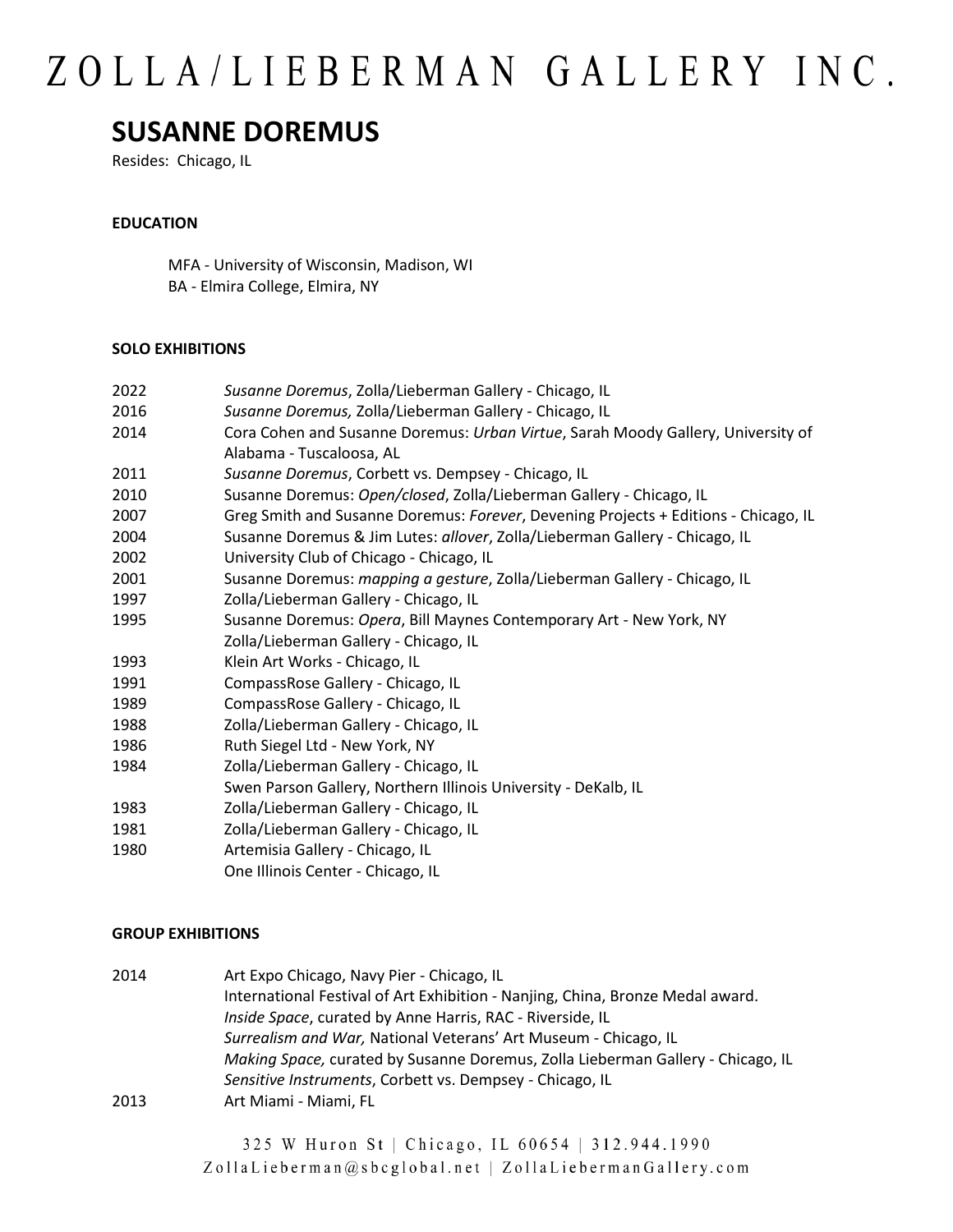|      | Expo Chicago, Navy Pier - Chicago, IL                                                  |
|------|----------------------------------------------------------------------------------------|
|      | 100 Years of RAM, Rockford Art Museum - Rockford, IL                                   |
|      | Ornament: with Sabina Ott, Michelle Grabner, Phyllis Bramson                           |
|      | Riverside Art Center - Riverside, IL                                                   |
|      | Define Drawing, MCAC - Bloomington, IL                                                 |
| 2012 | Mind's I: curated by Anne Harris - Julius Caesar, Chicago                              |
|      | Did You See Heaven: WYSIWYG, PEREGRINEPROGRAM - Chicago, IL                            |
|      | Group Exhibition, Zolla/Lieberman Gallery - Chicago, IL                                |
|      | Faculty Projects, Sullivan Galleries - Chicago, IL                                     |
| 2011 | Chicago Imagists; In Context, Madison Museum of Contemporary Art - Madison, WI         |
|      | Reflections, Zolla/Lieberman Gallery - Chicago, IL                                     |
| 2010 | Pink, Riverside Art Center - Riverside, IL                                             |
| 2009 | Picturing the Studio, Sullivan Galleries - Chicago, IL                                 |
|      | Speizer Collection, Rockford Museum - Rockford, IL                                     |
| 2008 | Paper Love, Devening Projects +Editions - Chicago, IL                                  |
| 2007 | Re: Visions, Zolla/Lieberman Gallery - Chicago, IL                                     |
|      | McCormick Place Installation and Exhibition - Chicago, IL                              |
|      | Devening Projects + Editions - Chicago, IL                                             |
| 2006 | 181 <sup>st</sup> Annual Exhibition of Contemporary Art, Museum of the National        |
|      | Academy of Design - New York, NY                                                       |
|      | Group Painting Exhibition, Corbett vs. Dempsey - Chicago, IL                           |
|      | Balls Out, Group Painting Exhibition - Milwaukee, WI                                   |
|      | Devening + Editions, Art Chicago - Chicago, IL                                         |
|      | Installation, Zolla/Lieberman Gallery - Chicago, IL                                    |
| 2005 | Zolla/Lieberman Gallery - Chicago, IL                                                  |
| 2004 | Swerve/Break, The Pond - Chicago, IL                                                   |
|      | A Sharp Eye, Evanston Art Center - Evanston, IL                                        |
|      | All the Right Moves, Suburban Fine Arts Center - Highland Park, IL                     |
|      | A Passionate Perspective: The Francis and June Speizer Collection of Art, Rockford Art |
|      | Museum - Rockford, IL                                                                  |
| 2003 | Post -War Abstraction, installation, Smart Museum, University of Chicago - Chicago, IL |
|      | Movement, exhibition and auction, Renaissance Society - Chicago, IL                    |
|      | Multiformity: Multiples from the MCA Collection, Museum of Contemporary Art -          |
|      | Chicago, IL                                                                            |
|      | Rodney Carswell, Susanne Doremus and Fraser Taylor, Sybaris Gallery                    |
|      | - Detroit, MI                                                                          |
|      | Chicago School 2, Klein Art Works - Chicago, IL                                        |
| 2002 | Zolla/Lieberman Gallery - Chicago, IL                                                  |
| 2001 | Zolla/Lieberman Gallery - Chicago, IL                                                  |
| 2000 | Under the Influence, Zolla/Lieberman Gallery - Chicago, IL                             |
|      | Electraslip Knife, 2153 W Division - Chicago, IL                                       |
|      | Out of Line: Drawings by Illinois Artists, Chicago Cultural Center - Chicago, IL       |
| 1999 | School of the Art Institute Faculty Sabbatical Exhibition, Betty Rymer                 |
|      | Gallery - Chicago, IL                                                                  |
|      | It Looks Easy, Gallery 400, University of Illinois - Chicago, IL                       |
|      | On the Verge of Abstraction, Center Galleries, Center for Creative                     |
|      | Studies - Detroit, MI                                                                  |
|      | Zolla/Lieberman Gallery - Chicago, IL                                                  |
|      |                                                                                        |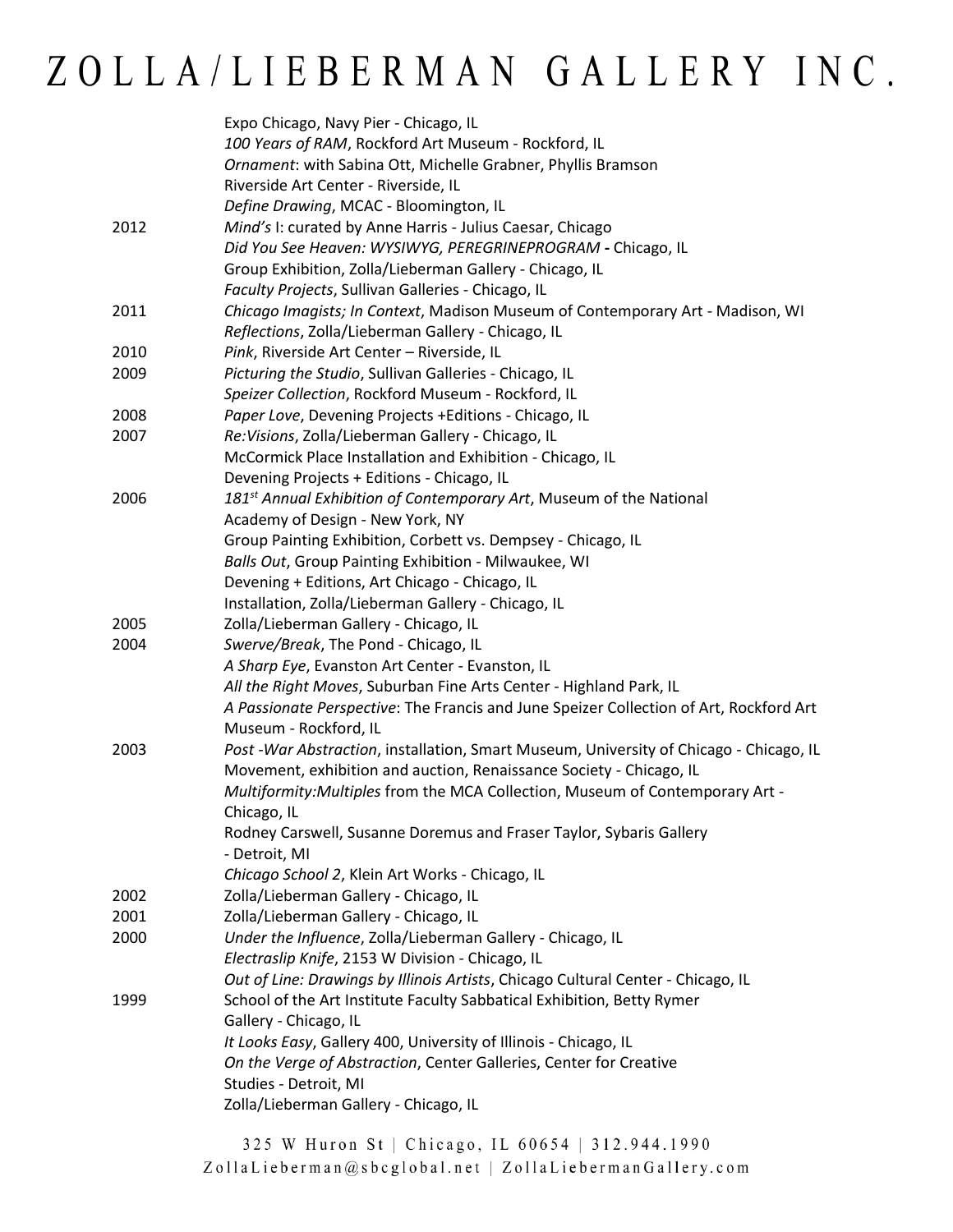| 1998    | Zolla/Lieberman Gallery - Chicago, IL<br>Home Grown Cool: Recent Painting from Chicago, Wake Forest    |
|---------|--------------------------------------------------------------------------------------------------------|
|         | University Art Gallery - Winston-Salem, NC                                                             |
|         | Paulina Coupana, Bill Maynes Gallery, New York, NY                                                     |
| 1997    | Zolla/Lieberman Gallery - Chicago, IL                                                                  |
|         | Drawing to Painting, McLean County Art Center - Bloomington, IL                                        |
| 1996    | Art in Chicago: 1945-1995, Museum of Contemporary Art - Chicago, IL                                    |
|         | Second Sight: Modern Printmaking in Chicago, Bloch Museum, Northwestern University<br>- Evanston, IL   |
|         | History Lessons: Four Zolla/Lieberman Artists from Art in Chicago at the                               |
|         | Museum of Contemporary Art, Zolla/Lieberman Gallery - Chicago, IL                                      |
|         | Abstract: Chicago, Klein Art Works - Chicago, IL                                                       |
|         | Brian Calvin, Susanne Doremus, Edward Henderson and Deborah                                            |
|         | Oropallo, Foster Gallery, University of Wisconsin - Eau Claire, WI                                     |
|         | Zolla/Lieberman Gallery - Chicago, IL                                                                  |
| 1995    | Post-War Sculpture and Works on Paper, Smart Museum, University of                                     |
|         | Chicago - Chicago, IL                                                                                  |
|         | Illinois Art Faculty: A Statewide Survey, Rockford Art Museum - Rockford, IL                           |
|         | Chicago Abstract Painters, Evanston Art Center - Evanston, IL                                          |
|         | Seoul National University Invitational, Seoul University Art Museum - Korea                            |
| 1994-95 | Steensland Art Museum, St. Olaf College - Northfield, MN                                               |
| 1994    | Zolla/Lieberman Gallery - Chicago, IL                                                                  |
|         | A Passionate Perspective: Francis and June Spiezer Collection of Art,                                  |
|         | Rockford Art Museum - Rockford, IL                                                                     |
|         | Posey: John Bevens, Susanne Doremus, David Simons, Bill Maynes                                         |
|         | Contemporary Art - New York, NY                                                                        |
|         | Gallery Artists, Zolla/Lieberman Gallery - Chicago, IL                                                 |
|         | Contemporary Abstraction, Klein Art Works, Chicago, IL                                                 |
| 1992    | Unique Paper Works: The Renaissance Society Benefit Auction and Exhibition, Sotheby's -<br>Chicago, IL |
| 1993    | Women in the Arts, St. Paul Companies - St. Paul, MN                                                   |
|         | The Return of the Exquisite Corpse, Drawing Center - New York, NY                                      |
| 1992    | From the Collection: Selected Works on Paper, NIU Art Museum,                                          |
|         | Northern Illinois University - DeKalb, IL                                                              |
|         | On Condition: Painting between Abstraction and Representation, Gallery                                 |
|         | 400, University of Illinois at Chicago - Chicago, IL                                                   |
| 1990    | Nature/nature, Gallery 400, University of Illinois at Chicago - Chicago, IL                            |
|         | Partners in Purchase: Selected Works, 1976-1987, Lakeview Museum of                                    |
|         | Arts and Sciences - Peoria, IL                                                                         |
|         | Midwest Invitational Drawing Exhibition, McLean County Art Center - Bloomington, IL                    |
| 1989    | Partners in Purchase: Selected Works, 1976-1987, State of Illinois Art                                 |
|         | Gallery - Chicago, IL                                                                                  |
|         | Critic's Choice, Countryside Art Center - Arlington Heights, IL                                        |
| 1988    | Looking Out: The Rockford Art Museum Regional Exhibition, Rockford<br>Art Museum - Rockford, IL        |
|         | Chicago By the Square Foot, Randolph Street Gallery - Chicago, IL                                      |
| 1987    | Surfaces: Two Decades of Painting in Chicago, Terra Museum of<br>American Art - Chicago, IL            |
|         |                                                                                                        |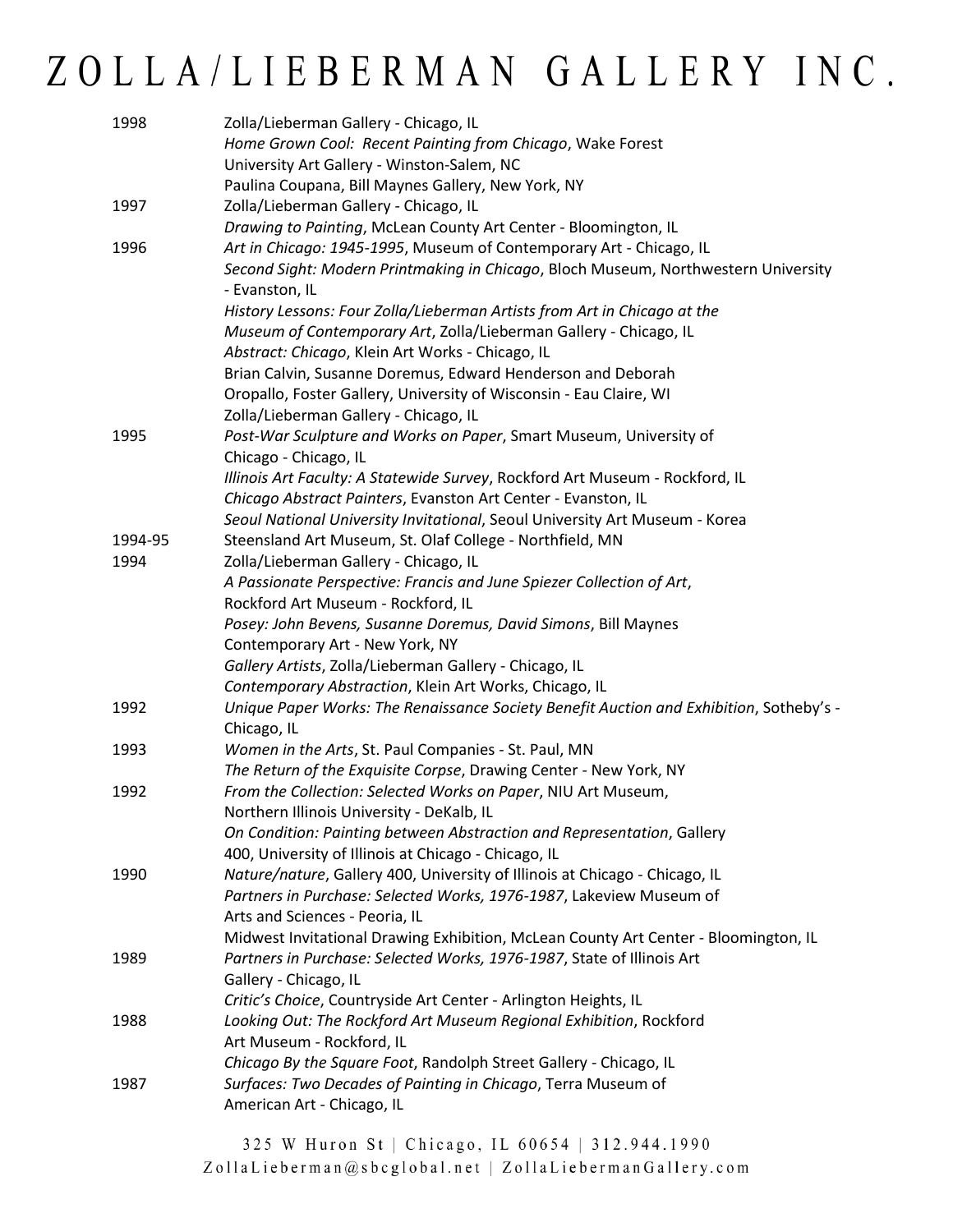|         | Figurative Painting in Chicago, Northern Illinois University - DeKalb, IL          |
|---------|------------------------------------------------------------------------------------|
| 1986    | Painting and Sculpture Today, 1986, Indianapolis Museum of Art - Indianapolis, IN  |
|         | Then and Now, Hyde Park Art Center - Chicago, IL                                   |
|         | New Works on Paper, Zolla/Lieberman Gallery - Chicago, IL                          |
| 1985    | 14 <sup>th</sup> Union League of Chicago Exhibition, Union League Club and         |
|         | Artemisia Gallery - Chicago, IL                                                    |
|         | Harvest, Ruth Siegel Ltd - New York, NY                                            |
| 1984    | Flatlands, Randolph Street Gallery - Chicago, IL                                   |
|         | Ten Years of Collecting, Museum of Contemporary Art - Chicago, IL                  |
|         | 36 <sup>th</sup> Illinois Invitational, Illinois State Museum - Springfield, IL    |
|         | Alternative Spaces, Museum of Contemporary Art - Chicago, IL                       |
| 1983-86 | Chicago: Some Other Traditions, Madison Art Center - Madison, WI. The              |
|         | exhibition traveled under the auspices of the Art Museum Association of America to |
|         | museums in the United States and Canada.                                           |
| 1983    | Chicago Abstract Painting, Sonoma State University - Rohnert Park, CA              |
|         | Susanne Doremus/Maria Patsore Lang, Turman Gallery, Indiana State                  |
|         | University - Terre Haute, IN                                                       |
|         | Three Painters, Three Cities, Feigenson Gallery - Detroit, MI                      |
| 1982    | Selections from the Dennis Adrian Collection, Museum of Contemporary               |
|         | Art - Chicago, IL                                                                  |
| 1981    | Contemporary Drawings, University Art Museum, University of                        |
|         | California - Santa Barbara, CA                                                     |
| 1980    | Women in the Arts, Northern Illinois University - DeKalb, IL                       |
|         | Chicago/Chicago, Contemporary Art Center - Cincinnati, OH                          |
|         | Chicago and Vicinity Exhibition, The Art Institute of Chicago - Chicago, IL        |

#### **CURATED PROJECTS**

| 2014 | Making Space, Zolla/Lieberman Gallery - Chicago, IL       |
|------|-----------------------------------------------------------|
| 2010 | <i>Irritable Abstraction, Julius Caesar - Chicago, IL</i> |

#### **GRANTS AND AWARDS**

| 1983-84 | National Endowment for the Arts, Individual Artist Grant                                     |
|---------|----------------------------------------------------------------------------------------------|
| 1983    | Illinois Arts Council Artists Fellowship                                                     |
| 1999    | Faculty Enrichment Grant, The School of the Art Institute of Chicago                         |
| 1999    | <b>Roger Brown Residency</b>                                                                 |
| 2006    | Benjamin Altman prize for Painting, 131 <sup>st</sup> annual Exhibition of Contemporary Art, |
|         | National Academy Museum of Design, NYC                                                       |
| 2007    | McCormick Place Commission, Chicago, IL                                                      |

#### **BIBLIOGRAPHY**

2014 Ryan Travis Christian, *Seven Artist of the Week*, Chicago Art Review

325 W Huron St | Chicago, IL 60654 | 312.944.1990 ZollaLieberman@sbcglobal.net | ZollaLiebermanGallery.com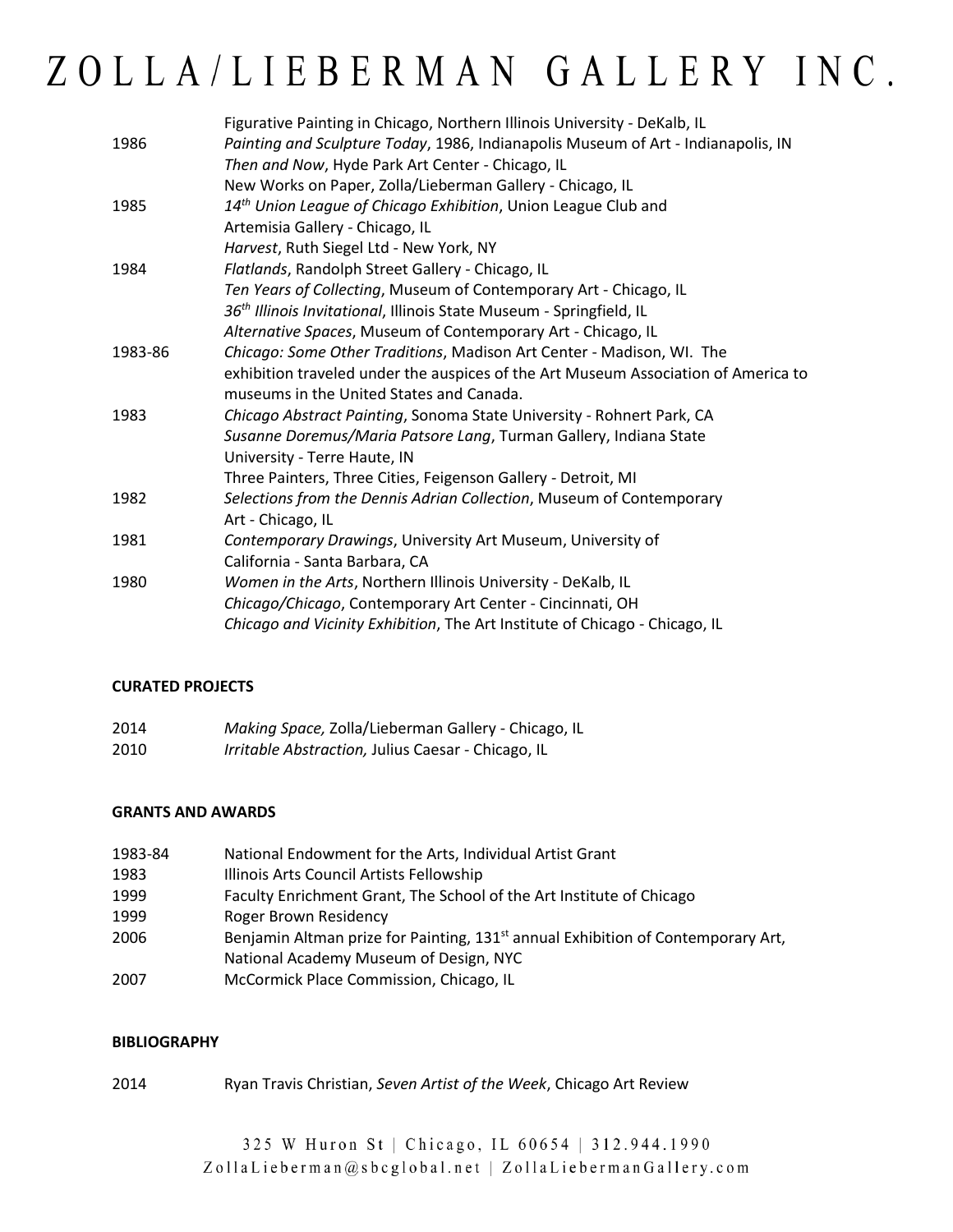| 2012 | Dana Bassett, Did You See Heaven? WYS/WYG @ Peregrine Program, Sixty Inches From                                   |
|------|--------------------------------------------------------------------------------------------------------------------|
|      | Center Project, The Chicago Arts Archive                                                                           |
| 2010 | Terry Myers, Review Susanne Doremus, Brooklyn Rail, October                                                        |
|      | Darrell Roberts, Review, Susanne Doremus, open/closed, Chicago Art Examiner, 9/13                                  |
|      | Paul Klein, review, Susanne Doremus at Zolla/Lieberman, Art Letter, 9/10                                           |
| 2009 | Foumberg, Jason, "Picturing the Studio", Eye Exam: Open Studio, New City Art, Chicago,<br>12/14/09                 |
| 2005 | Grabner, Michelle, "Susanne Doremus and Jim Lutes", Art US, February, pp.26-27, illus.                             |
|      | Curry, Jessica, "The Great Gallery Fire" Chicago Life, New York Times Supplement, Spring<br>2005, pp.24-27, illus. |
| 2004 | Artner, Alan. "Susanne Doremus and Jim Lutes", Review, Chicago Tribune, October 29,                                |
|      | sec.7, p27                                                                                                         |
|      | Yood, James. A Passionate Perspective: The Francis and June Speizer Collection of Art,                             |
|      | Rockford, Museum of Art, Catalogue essay, illus.                                                                   |
|      | Hannum, Terrance. Pane-lhouse.com, "allover, SusanneDoremus and Jim Lutes"<br>November, illus.                     |
|      | Klein Paul. Art Letter.com, Susanne Doremus and Jim Lutes, illus.                                                  |
|      | Cassidy, Victor, "Chicago School 2 Discussion," Artnet, Jan. 2003                                                  |
| 2003 | Cohen, Keri Guten, "Trio's Styles Meet in Abstraction," Detroit Free                                               |
|      | Press, May 18, p. 3                                                                                                |
| 2001 | Artner, Alan, Chicago Tribune, Review, September, 21, Sec. 7, p.33. illus                                          |
|      | Matteson, Nathan, "Review," New City Chicago, Oct. 11, p. 19                                                       |
| 2000 | Artner, Alan, Review "Out of Line", Chicago Tribune, May 4, Section 5,                                             |
|      | page 2                                                                                                             |
| 1998 | Patterson, Tom, "Two Not as a Kind," Winston-Salem Journal, Nov. 8, p.                                             |
|      | p. E4                                                                                                              |
|      | Barandiaran, Maria Jose, "Susanne Doremus", Review, New Art                                                        |
|      | Examiner, February, illus.                                                                                         |
| 1997 | Artner, Alan, "Maps as a Guide Through an Artist's Psyche," Chicago                                                |
|      | Tribune, November 6, Section 5, pg.2, illus.                                                                       |
|      | Vine, Richard, "Art in Chicago: 1945-1995," Art in America, February,                                              |
|      | illus.                                                                                                             |
| 1996 | Warren, Lynn, Essay, "Art in Chicago:1945-1995," Museum of                                                         |
|      | Contemporary Art, Chicago                                                                                          |
|      | Yood, James, Essay, "Second Sight: Modern Printmaking in Chicago,"                                                 |
|      | Block Gallery, Northwestern University, Evanston, IL                                                               |
|      | Artner, Alan, "A History that Defeats itself in Its Survey of 50 Years of                                          |
|      | Chicago Art, The MCA Wrongly Puts Order Ahead of Chaos," Chicago Tribune, November<br>24, 1996                     |
| 1995 | Servetar, Stuart, "Susanne Doremus: Opera," New York Press, Vol. 8, No.<br>40, October 4, 1995                     |
|      | Cotter, Holland, "Susanne Doremus: Opera," New York Times,                                                         |
|      | September 29, 1995                                                                                                 |
|      | Diehl, Carol, "Susanne Doremus: Opera," Bill Maynes Contemporary Art,                                              |
|      | New York                                                                                                           |
|      | Glatt, Cara, "Exhibit shows Chicago artists post-war outlook," Hyde Park                                           |
|      | Herald, April, 26                                                                                                  |
| 1994 | Bonesteel, Michael, "New abstract art rules," Pioneer Press, January 26                                            |
|      | 325 W Huron St   Chicago, IL 60654   312.944.1990                                                                  |

ZollaLieberman@sbcglobal.net | ZollaLiebermanGallery.com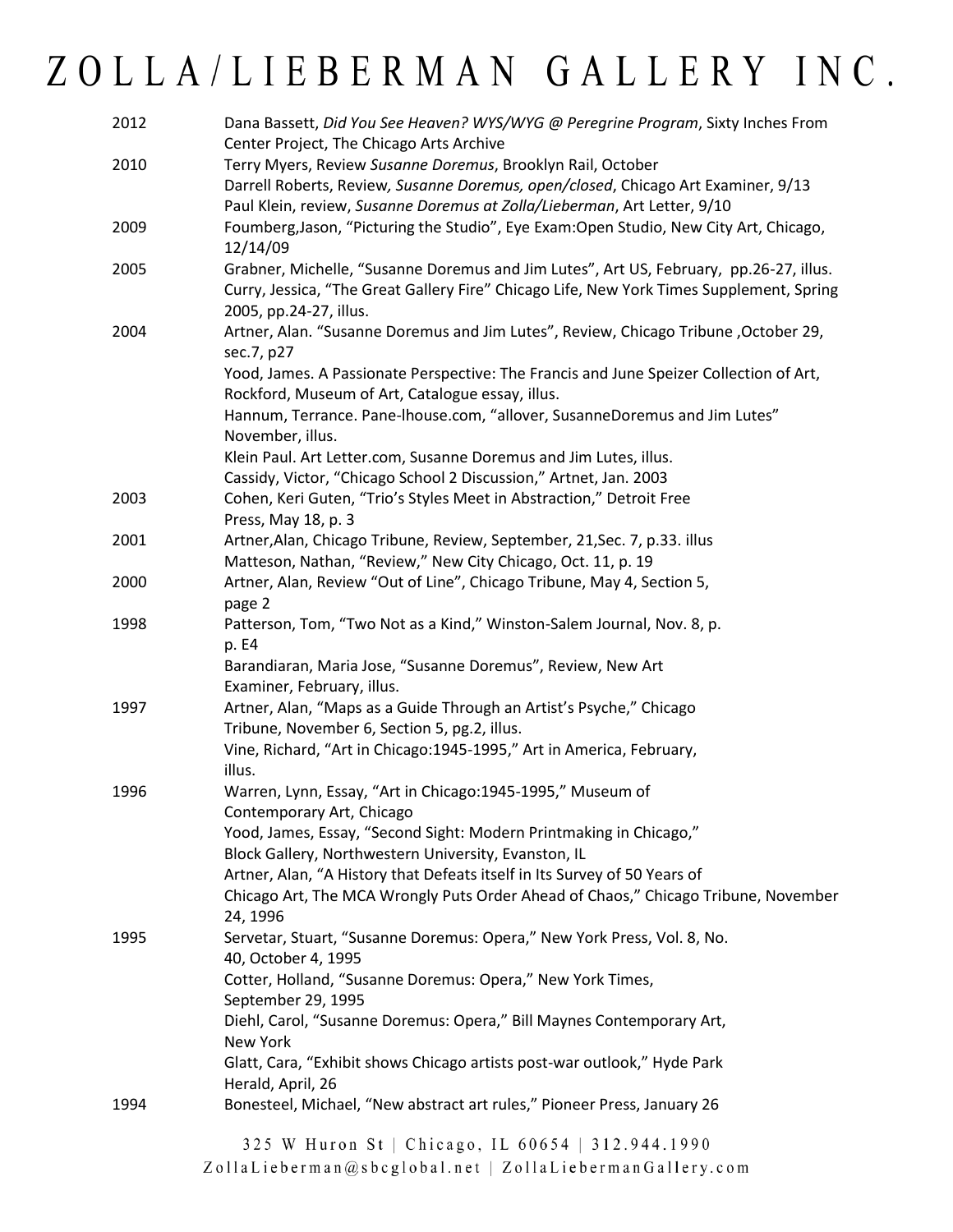| 1993 | Brunetti, John, "Susanne Doremus," New Art Examiner, Summer, p.35<br>McCracken, David, "Doremus' fussing pays off in varied palette," |
|------|---------------------------------------------------------------------------------------------------------------------------------------|
|      | Chicago Tribune, Friday, April 9, Section 7, pf47, illus.                                                                             |
| 1991 | Yood, James, "Susanne Doremus," ARTFORUM, October, p.133, illus.                                                                      |
|      | Hixson, Kathryn, "Chicago in Review: Susanne Doremus," Arts Magazine<br>October, p.101, illus.                                        |
|      | Artner, Alan, "Susanne Doremus," Chicago Tribune, June 14, p.64                                                                       |
| 1989 | Holg, Garrett, "Susanne Doremus at Compass Rose," ARTnews,                                                                            |
|      | December, p.171, illus.                                                                                                               |
|      | Yood, James, "Susanne Doremus," New Art Examiner, December, p.38                                                                      |
|      | McCracken, David, "Doremus' new style a natural progression,"                                                                         |
|      | Chicago Tribune, September 22, p.52, illus.                                                                                           |
|      | Artner, Alan, "Artist's change of direction proves promising venture,"                                                                |
|      | Chicago Tribune, September 15, Section 7, p.53                                                                                        |
|      | McCracken, David, "With a new season come new beginnings,"                                                                            |
|      | Chicago Tribune, September 15, Section 7, p.56                                                                                        |
| 1988 | Snodgrass, Susan, New Art Examiner, March, p.48                                                                                       |
|      | McCracken, David, "Artists cast a critical eye at exhibition,"                                                                        |
|      | Chicago Tribune, February 17, Section 7, p.54                                                                                         |
| 1987 | Artner, Alan, Review, Chicago Tribune, January 21, Section 5, p.11C                                                                   |
|      | Artner, Alan, "Terra Incognita," Chicago Tribune, September 13, Section                                                               |
|      | 13, p.10                                                                                                                              |
| 1985 | Holg, Garrett, Review, New Art Examiner, January, p.55                                                                                |
|      | Moser, Charlotte, "Regional Revisions: Houston and Chicago,"                                                                          |
|      | Art in America, July, pp.90-99                                                                                                        |
|      | Moser, Charlotte, Review, ARTnews, January, pp.114-115                                                                                |
| 1984 | Artner, Alan, Review, Chicago Tribune, November 9, Section 7, p.8                                                                     |
|      | Lyon, Christopher, Review, Chicago Sun Times, November 4                                                                              |
|      | Abell, Jeff, Review, New Art Examiner, June, p.21                                                                                     |
|      | Lyon, Christopher, "Coming in from the Cold," Chicago Magazine,<br>May, p.168                                                         |
| 1983 | Bonesteel, Michael, Review, Art in America, September, p.195                                                                          |
|      | Adrian, Dennis, Essay, Chicago: Some Other Traditions, Madison Art                                                                    |
|      | Center, Madison, WI                                                                                                                   |
|      | Haydon, Harold, Chicago Sun-Times, February 11.                                                                                       |
|      | Artner, Alan, Chicago Tribune, January 14                                                                                             |
| 1982 | Upshaw, Regan, "Painting in Chicago", Portfolio Magazine, May-June                                                                    |
|      | Heiserman, Reagan, Essay, "Selections from the Dennis Adrian                                                                          |
|      | Collection," Museum of Contemporary Art, Chicago, IL                                                                                  |
| 1981 | Schulze, Franz, Chicago Sun-Times, October 12                                                                                         |
|      | Saliga, Pauline, "Chicago/Chicago," Contemporary Arts Center,<br>Cincinnati, OH                                                       |
|      | Saliga, Pauline, "Chicago/Chicago", Dialogue, September/October                                                                       |
|      | Murman, Linda, New Art Examiner, Review, June                                                                                         |
|      | Hayes, Alan, T., New Art Examiner, Review, February 1980                                                                              |
|      |                                                                                                                                       |

#### **PUBLIC COLLECTIONS**

325 W Huron St | Chicago, IL 60654 | 312.944.1990 ZollaLieberman@sbcglobal.net | ZollaLiebermanGallery.com